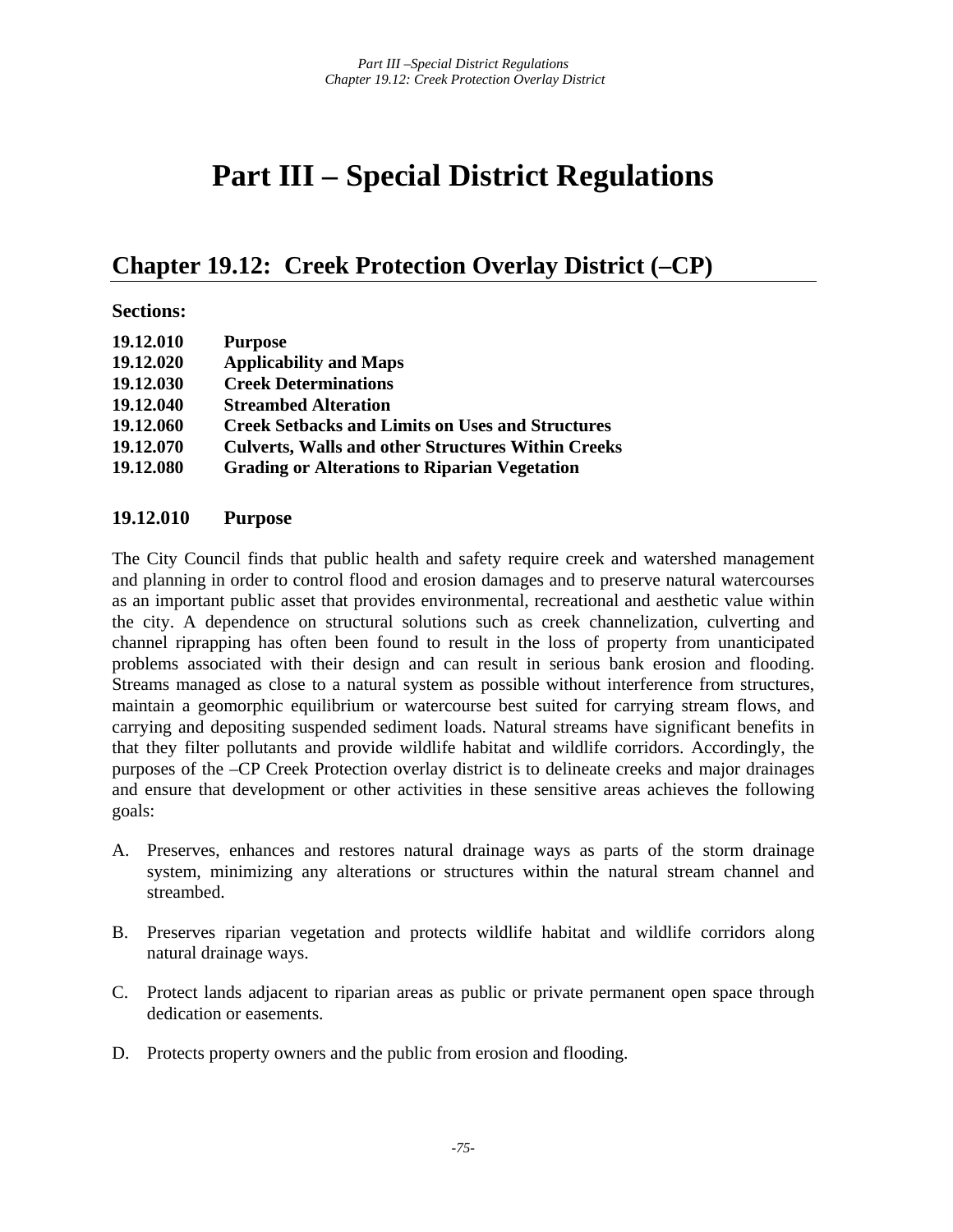- E. Increases access to creeks for maintenance purposes and for potential public access to creekside amenities.
- F. Ensures that projects are consistent with City Council adopted guidelines and resolutions for creek restoration and improvement, including designated creeks as natural corridors with habitat enhancement.
- G. Furthers the Joint Watershed Goals Statement of restoring creeks by removing culverts, underground pipes, and obstructions to fish and animal migration, and daylighting creeks where they can be enjoyed by people and wildlife.

# **19.12.020 Applicability and Maps**

The provisions of this Chapter shall apply to all areas determined to be a creek as in the CP Creek Protections overlay district designation or as defined by Section 19.12.030.

Culverted creeks identified by City Council as having potential for future daylighting will also be subject to the requirements of the overlay district. The City of El Cerrito may maintain maps and other reliable records, reflecting such creeks for the guidance of the public and City staff. These maps and records are tools to determine the vicinity of the buffers referred to within this Section.

### **19.12.030 Creek Determinations**

In the event that a determination is required as to whether a creek exists on a property and the location of such creek, the City Engineer, in consultation with the Zoning Administrator, shall make such a determination, based on all application materials submitted and subject to the following provisions:

- A. **Determination Criteria**. A creek is defined as a watercourse that carries water, whether identified or unidentified, from either a permanent or natural source, either intermittently or continuously; and which runs in a defined natural or engineered channel or continuous swale or depression, which later merges with a larger watercourse. The definition includes a channel, swale, depression, or watercourse provided they are hydrologically connected to a waterway above and below the site or is connected to a spring, headwaters, lake, or the San Francisco Bay. The definition of creeks excludes any part of an engineered system which was developed by a public agency for collection of storm or flood waters, provided however that such part does not follow the original course of the creek. The word "creek" will be synonymous with "natural watercourse" as used in this chapter. Determinations of the existence of a creek and its location shall be based on any or all of the following criteria:
	- 1. There is a channel, including a bed, bank, and features that indicate actual or potential sediment movement.
	- 2. The creek occupies a topographic position where any one of the following conditions are present: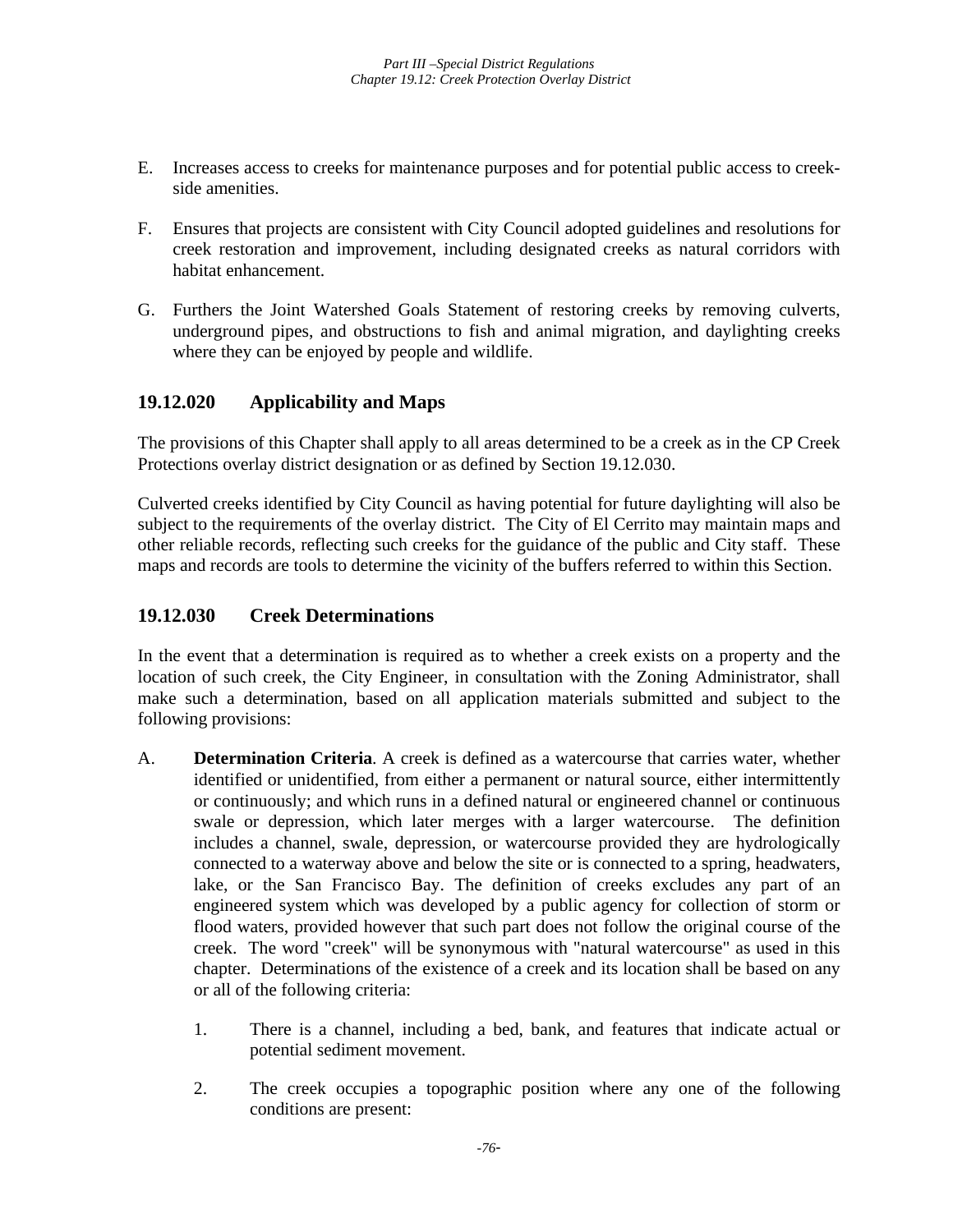- a. Micro-topography such as a "U" or "V" shape channel typically located at the low point of a macro-topographic feature.
- b. Macro-topography consists of bowl, "U", or "V" shaped topography with high points draining to a valley or ravine as part of a large drainage network leading to large creeks, lakes, and/or the San Francisco Bay.
- c. Flatland macro-topography may consist of shallow bowl or "U" shaped topography. Generally these creeks flow from the hills toward the San Francisco Bay following the slope of the land.
- d. Creek topography can be indicated on a topography map by a "U" or "V" shape pointed in the uphill direction.
- B. **Indicator Features.** Determinations of the existence of a creek may also be based on whether any or all of the following features are present (the absence of these features does not mean there is no creek):
	- 1. A riparian corridor a corridor of relatively denser vegetation roughly parallel to the creek channel, or soil conditions that would support native riparian vegetation. Riparian vegetation is sometimes missing due to landscaping or vegetation removal practices, landslide or fire.
	- 2. Bed with material that differs from the surrounding geologic material (i.e., more rocky, or gravelly, little or no vegetation, sorted by size).
	- 3. Man-made structures common to waterways, for example bank retaining walls, trash racks, culverts, inlets, riprap, road bends, etc.
	- 4. Tidal or backwater influence, and/or nutrient or resource exchange with the San Francisco Bay.
	- 5. Wetland conditions and/or vegetation.

### **19.12.040 Streambed Alteration**

- A. **General Prohibition of Fill or Obstruction of a Creek.** It shall be unlawful for any person, organization, institution, corporation or the City to fill, or cause to be filled, to obliterate or cause to be obliterated, to obstruct or cause to be obstructed, to construct a building bridging a creek or cause such building to be constructed, or in any manner to interfere with or cause to be interfered with, any creek in El Cerrito which carries off at any time of the year any storm water, or any surface waters, which have been precipitated by rains, subject to the provisions of this Chapter.
- B. **Applicability.** This Section does not apply to structures or conditions existing in creeks, on or before the effective date of this Zoning Ordinance.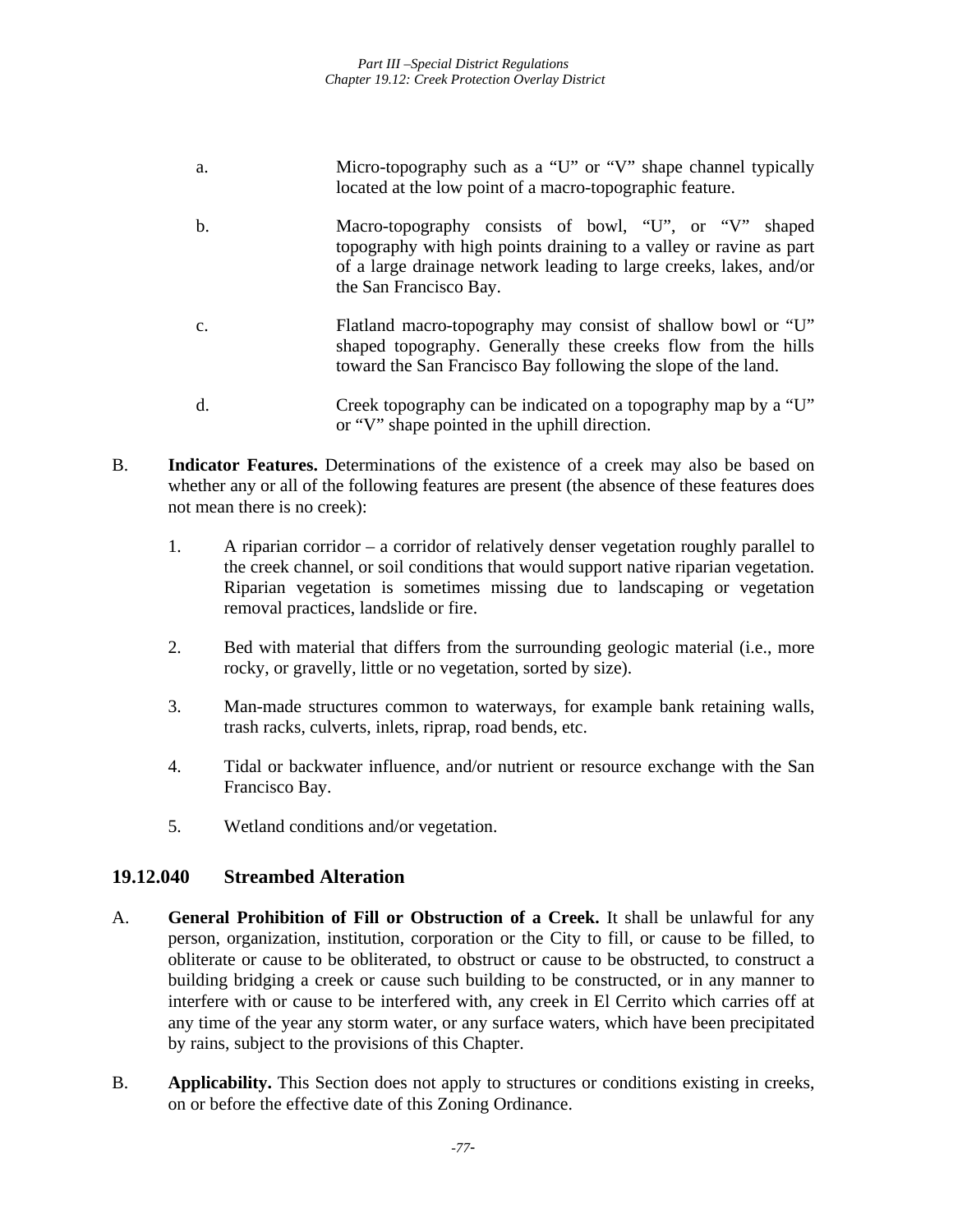C. **Exceptions.** Streambed alterations shall only be permitted, subject to City Council approval and the approval of any applicable permits from the California Department of Fish and Game, the U.S. Army Corps of Engineers, and the California State Water Resources Control Board, for creek restoration and public access projects. Emergency streambed alteration projects necessary to protect public health and safety from imminent flooding, erosion or landslide hazards may be permitted by the City Engineer and Community Development Director. Streambed alterations shall not be conducted unless all applicable permits have been obtained.

#### **19.12.050 Development Standards & Permitted Uses**

Table 19.12-A prescribes the development standards for the creek protection overlay district. The "Regulations" column indicates more detailed explanations or regulations in sections that follow the table (Section codes noted) or that are located elsewhere in this Zoning Ordinance.

 "P" – Uses permitted as-of-right that require no discretionary review if in compliance with all standards.

 "A" – Uses subject to an Administrative Use Permit following discretionary review by the Zoning Administrator.

"C" – Uses subject to a Conditional Use Permit following discretionary review and public hearing by the Planning Commission.

| TABLE 19.12-A: DEVELOPMENT STANDARDS & USES-CREEK PROTECTION OVERLAY DISTRICTS                                                 |               |                           |  |
|--------------------------------------------------------------------------------------------------------------------------------|---------------|---------------------------|--|
|                                                                                                                                | CP Overlay    | Regulations               |  |
| <b>Creek Setbacks</b>                                                                                                          |               |                           |  |
| Distance from top of creek bank or upland edge of riparian vegetation<br>-clearly delineated or as determined by City Engineer | 30 feet       | $19.12.060$ .I(1) & .I(2) |  |
| Distance from centerline of creek as determined by City Engineer                                                               | 35 feet       | 19.12.060.I(3)            |  |
| <b>Uses within Creek Setback</b>                                                                                               |               |                           |  |
| Passive recreational, educations and existing non-structural uses                                                              | P             | 19.12.060.A(1)            |  |
| Utility Lines, pipelines, drainage and flood control facilities                                                                | P             | 19.12.060.A(2)            |  |
| Public bridges and public road approaches to bridges to cross a creek                                                          | P             | 19.12.060.A(3)            |  |
| Parking associated with permitted uses                                                                                         | $\mathsf{C}$  | 19.12.070.B               |  |
| Private bridges and private road approaches to bridges                                                                         | $\mathcal{C}$ | 19.12.070.B               |  |
| Fences, walls, decks or benches                                                                                                | A, C          | 19.12.070.C               |  |
| Dwellings, garages, accessory buildings                                                                                        | $\mathcal{C}$ | 19.12.070.D               |  |
| Commercial buildings                                                                                                           | C             | 19.12.070.D               |  |
| <b>Other Development Standards</b>                                                                                             |               |                           |  |
| Culverts, walls and other structures within creeks                                                                             | 19.12.070     |                           |  |
| Grading or alterations to riparian vegetation                                                                                  | 19.12.080     |                           |  |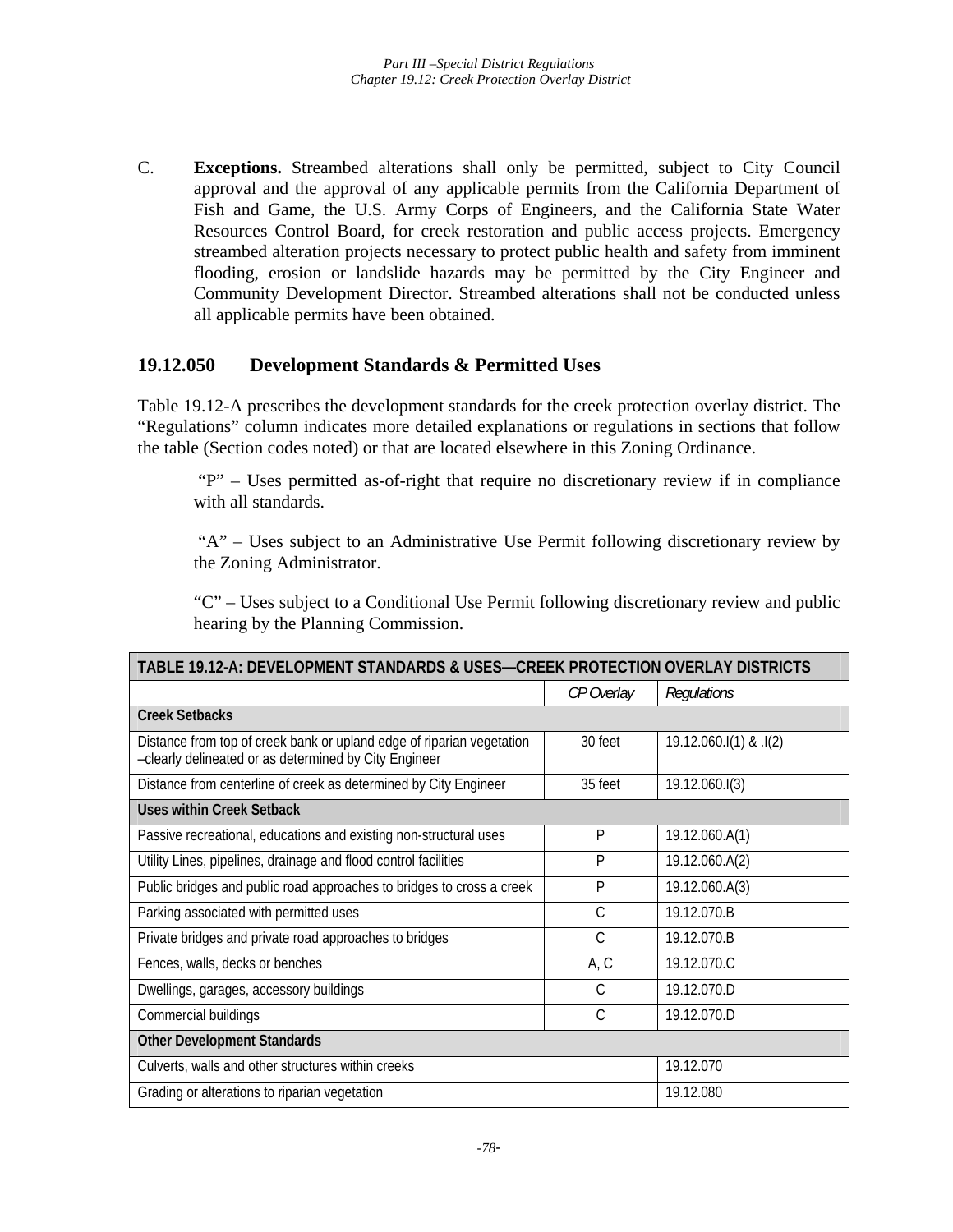### **19.12.060 Creek Setbacks and Limits on Uses and Structures**

No new structures, additions to existing structures, and new impervious surfaces, including driveways and patios, shall be placed in the immediate vicinity of a) an open creek or b) a culverted creek designated at the passage of this ordinance or in the future by the City Council for future daylighting (as shown on the map of the –CP Creek Protection Overlay District), except as provided in this Section:

- A. **Creek Setbacks.** Except as provided above, all new structures, additions to existing structures, and new impervious surfaces, including driveways and patios, in the vicinity of a) an open creek or b) a culverted creek designated at the passage of this ordinance or in the future by the City Council for future daylighting (as shown on the map of the –CP Creek Protection Overlay District), shall be set back as follows:
	- 1. A minimum of 30 feet from the top of a creek bank or the upland edge of riparian vegetation, whichever is greater, provided the bank or edge of riparian vegetation can be clearly determined, or
	- 2. A minimum of 30 feet from the top of a creek bank or the upland edge of riparian vegetation as determined by the City Engineer if the bank or edge of riparian vegetation cannot be clearly detemined, or
	- 3. A minimum of 35 feet from the centerline of the creek as determined by the City Engineer.
- B. **Allowed Uses Within Setback.** Permitted uses within the setback area are limited to the following:
	- 1. Passive recreational, educational, and existing non-structural uses, including private open space and public open space with pedestrian or bicycle paths, in accordance with best management practices.
	- 2. Utility lines, pipelines, drainage and flood control facilities.
	- 3. Public bridges and public road approaches to bridges to cross a creek.
- C. **Conditionally Permitted Uses Within Setback**. Parking associated with permitted uses on the property and private bridges and private road approaches to bridges to cross a creek may be permitted in the creek setback area, with the approval of a Conditional Use Permit, and so long as all of the following conditions are met:
	- 1. *Extreme Hardship*. The creek setback requirement results in an extreme hardship to the property owner such that alternative locations for parking are physically infeasible or more environmentally damaging.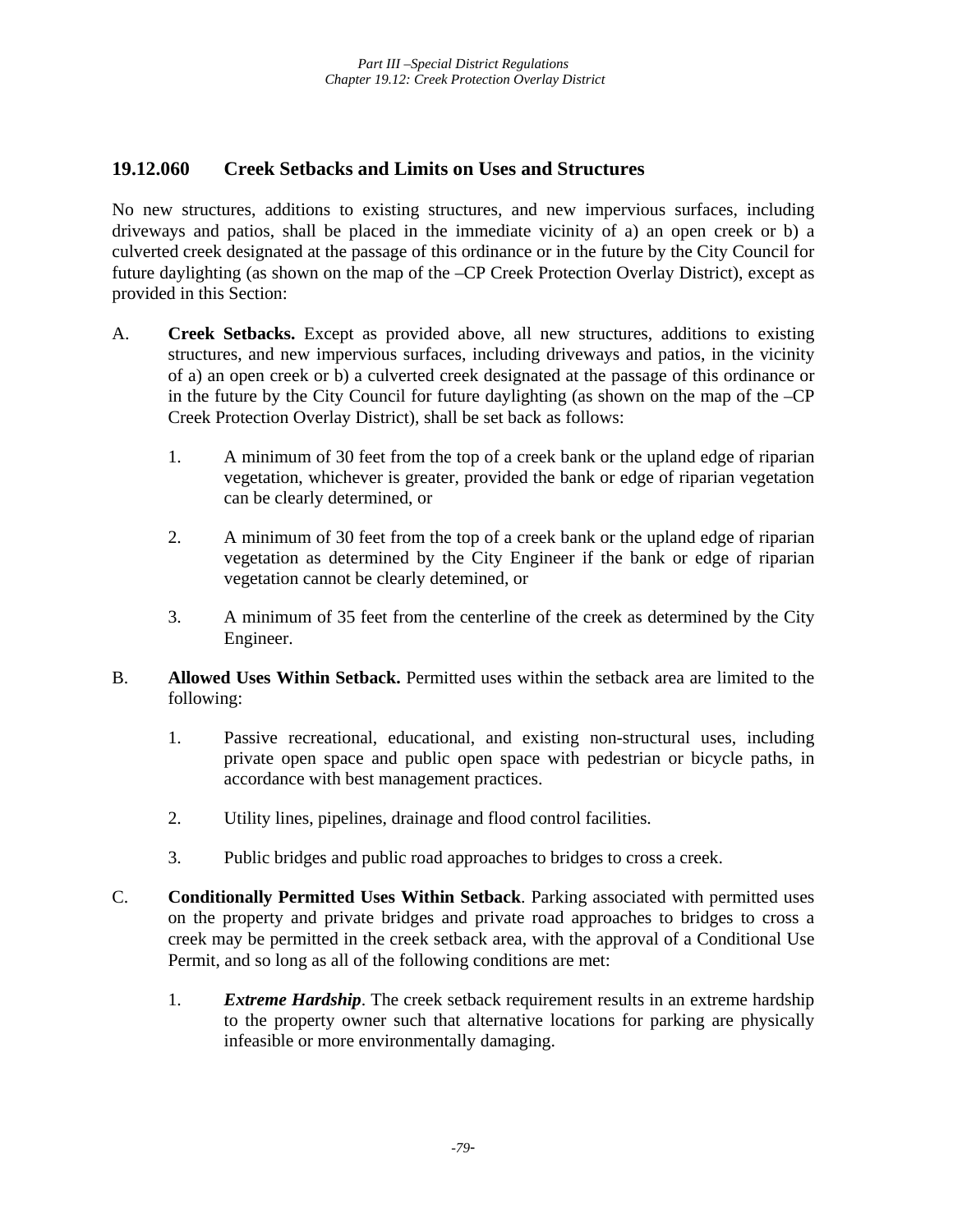- 2. *Pervious Surfaces.* An NPDES permit has been obtained for any parking areas located within the setback, and the project complies with any conditions of the NPDES permit.
- D. **Minor Unroofed Structures Within Setback**. Minor unroofed structures such as fences, walls, decks, or benches may be allowed within the creek setback subject to approval by the City Engineer and the Zoning Administrator and provided that all of the following findings are met:
	- 1. The structure does not add any new impervious surface except for vertical structural elements such as posts or columns.
	- 2. There is no grading required, and no alterations to drainage that will intensify or channelize water drainage into the creek.
	- 3. Construction of the structure will not remove or alter riparian vegetation.
	- 4. Best management practices are used to prevent erosion during construction.
	- 5. No structural elements are located closer than 15 feet from the top of the creek bank.

Exceptions may be granted with a conditional use permit.

- E. **Roofed Structures Within Setback**. Structures having a roof supported by columns or walls, including dwellings, garages, other accessory buildings and commercial buildings, are not permitted within the creek setback. Exceptions may be granted with a Conditional Use Permit, provided that all of the following findings are met:
	- 1. Alternative locations outside the setback area or within the existing building footprint have been studied and found to be physically infeasible or more environmentally damaging.
	- 2. Adverse environmental effects are mitigated to the maximum extent feasible and all feasible measures for creek protection are incorporated, including measures to protect riparian vegetation and prevent erosion, pursuant to the requirements of a creek protection and riparian habitat plan in subsection (E)(5) of this Section.
	- 3. The exception is necessary to allow a principal permitted use of the property, and without an exception the size of the project would be limited to less than half of the lot coverage allowed under the Zoning Ordinance and/or the use and development of the property similar to that enjoyed by other similarly zoned properties in the vicinity would not be possible.
	- 4. No structure is closer than 15 feet from the top of the creek bank.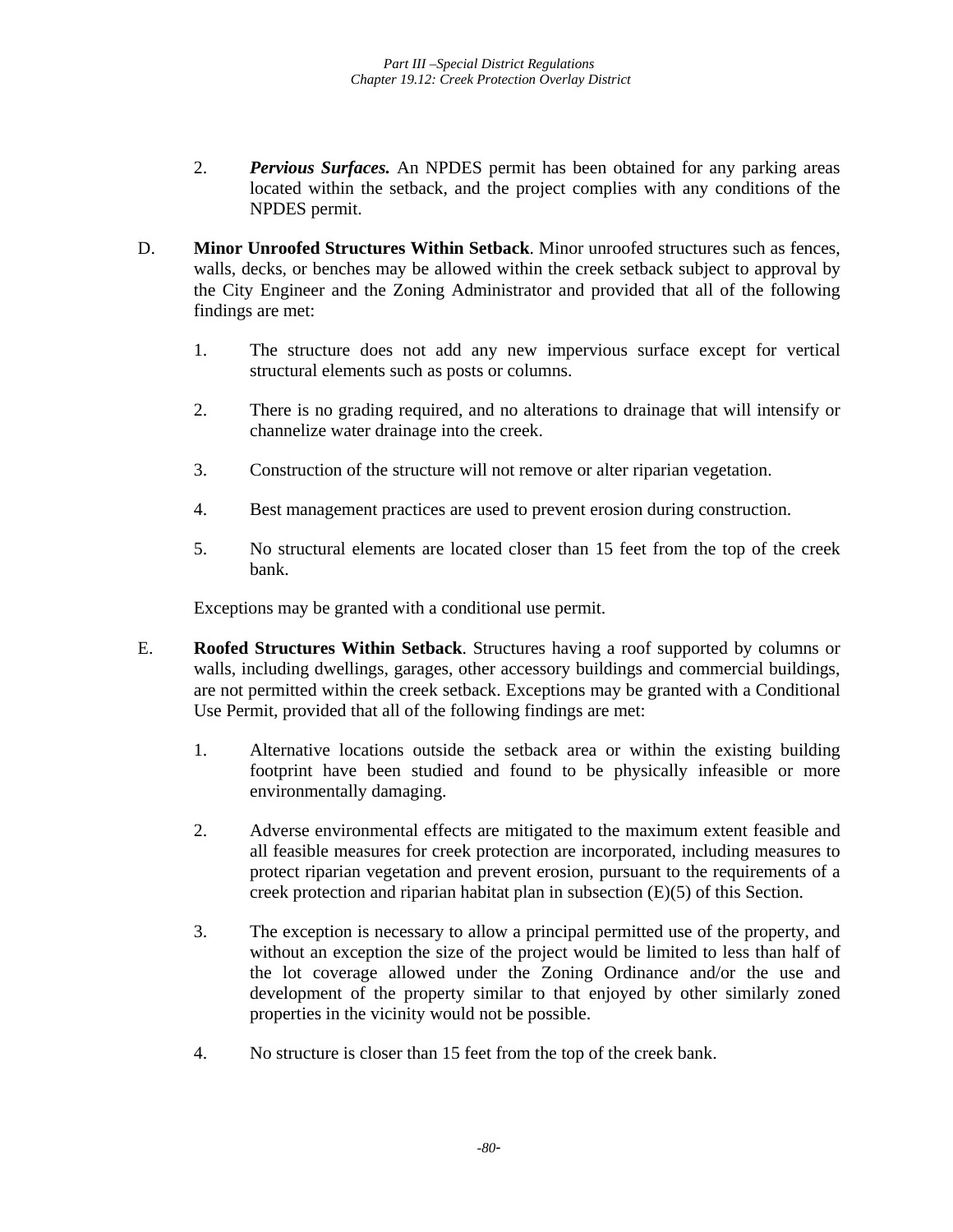- F. **Required Submittals for Roofed Structures**. An application for an exception to creek setback requirements for roofed structures shall include all of the following:
	- 1. A creek assessment report that delineates the location of the creek centerline, the top of the creek bank and the creek setback area, includes a description of the needs and purposes of the proposed project, and includes a site plan of the proposed development that shows all pervious and impervious areas and percentages. The report shall describe the existing site conditions, the extent of riparian vegetation including trees, and other existing conditions that allow assessment of the impacts of the construction on the creek. The report shall be prepared by a licensed surveyor, civil engineer, or other licensed professional registered by the State of California, and approved by the Zoning Administrator.
	- 2. Justification for seeking the adjustment, including why other alternative locations are infeasible, and how setback encroachment will be minimized to the greatest extent possible.
	- 3. Soil reports, surveys, hydrology studies, or civil engineering drawings, as required by the Zoning Administrator, to determine whether the proposed project will have an adverse impact on the creek and to propose revisions or conditions of approval that mitigate the impact to the maximum extent feasible.
	- 4. Any environmental review or reports required pursuant to the California Environmental Quality Act, including a description of any applicable exemptions.
	- 5. A creek protection and riparian habitat plan that meets all of the following requirements shall be prepared by a landscape architect, hydrologist, biologist, environmental review professional, or other professional approved by the Zoning Administrator:
		- a. Site development plan that minimizes impervious surfaces, vegetation loss and site disturbance to the maximum extent feasible;
		- b. The volume and velocity of storm water runoff to creeks or storm drains is not increased by the project. Storm water detention and treatment facilities are incorporated, such as: permeable products such as porous pavement, modular pavers and decks instead of asphalt or concrete; installation of vegetation and vegetated swales, bio-filtering, infiltrative landscaping, etc.; cistern or other detention/retention structure; infiltration trench; storm drain energy dissipaters; and runoff routed to landscaped areas.
		- c. Erosion control and slope stability measures are incorporated, such as native tree and vegetation planting; erosion control fabric such as jute netting; terracing or berms; and crib walls with slope stabilization native vegetation planting. Slope stabilization both along and within creek channels use bioengineering techniques rather than concrete, metal, and grouted rock elements.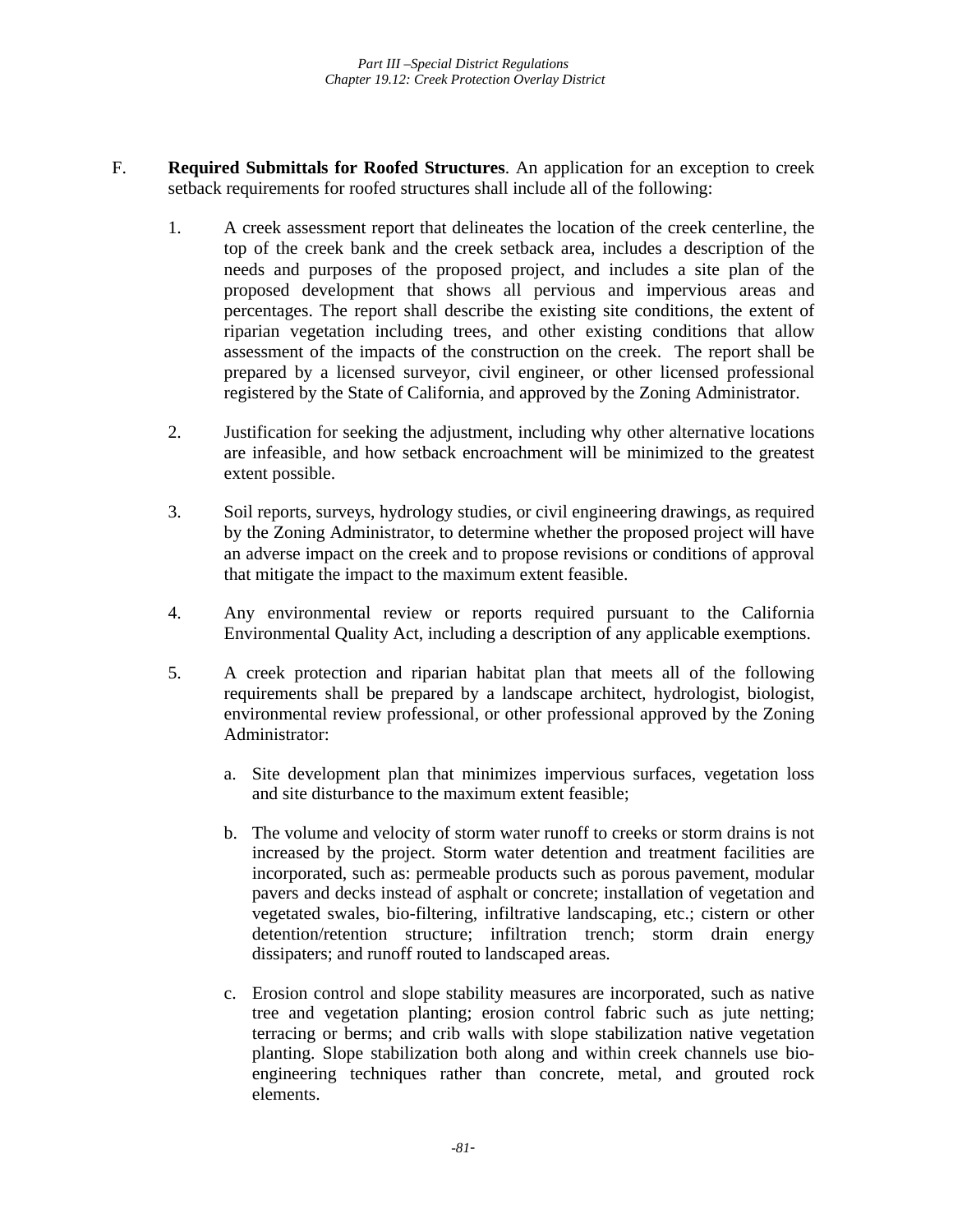- d. Best management practices will be employed to assure that construction activity will not adversely impact creek bank, riparian corridor, water flow, or water quality. Such practices shall address issues including, but not limited to: protection of trees and riparian vegetation to be retained, including physical barriers; location of debris and construction materials away from the creek; erosion control devices around construction areas; dust control; litter control; and prohibition of use of hazardous materials.
- e. The plan provides for vegetation indigenous to the site or plant community to be restored, enhanced and monitored in areas affected by construction activities. Plans shall describe all restoration and enhancement vegetation proposed for all surfaces to be exposed during development activities, including any graded areas. Temporary vegetation, sufficient to stabilize the soil, may be required on all disturbed areas as needed to prevent soil erosion. Plants which minimize fire hazards shall be utilized adjacent to buildings and structures and new plantings shall be given sufficient water, fertilizer and protection to ensure re-establishment. Protection of tree crowns and root zones shall be required for all trees planned for retention.
- G. **Exceptions to Required Submittals**. Exceptions to submittal requirements may be made by the Zoning Administrator for projects which will not result in disturbance to the land or where on-site conditions clearly demonstrate that the site is not occupied by a creek and/or riparian habitat vegetation. An applicant requesting a waiver of submittal requirements shall submit sufficient information to substantiate the waiver.
- H. **Conditions of Use Permit Approval for Roofed Structures Within Setback**. Approval of any roofed structure within the creek setback area is subject to the following requirements:
	- 1. All measures specified in the creek and riparian habitat protection plan and any environmental mitigation measures shall become conditions of approval for the project. In addition, all such measures shall be carried out prior to final clearance of the building permit or concurrently with the installation of site improvements in the case of a subdivision map.
	- 2. All required permits from the California Department of Fish and Game, the U.S. Army Corps of Engineers, the California State Water Resources Control Board, or other applicable agency shall be obtained prior to, or concurrently with the approval of any city permits.
	- 3. A construction management plan shall be submitted, reviewed, and approved with all building permit applications that demonstrates how creek and riparian habitat protection measures will be implemented throughout construction.
- I. **Existing Nonconforming Structures**. The provisions of Chapter 19.27: Nonconforming Uses and Structures shall apply except that additions or enlargements that extend a nonconforming yard are not permitted in the –CP overlay district.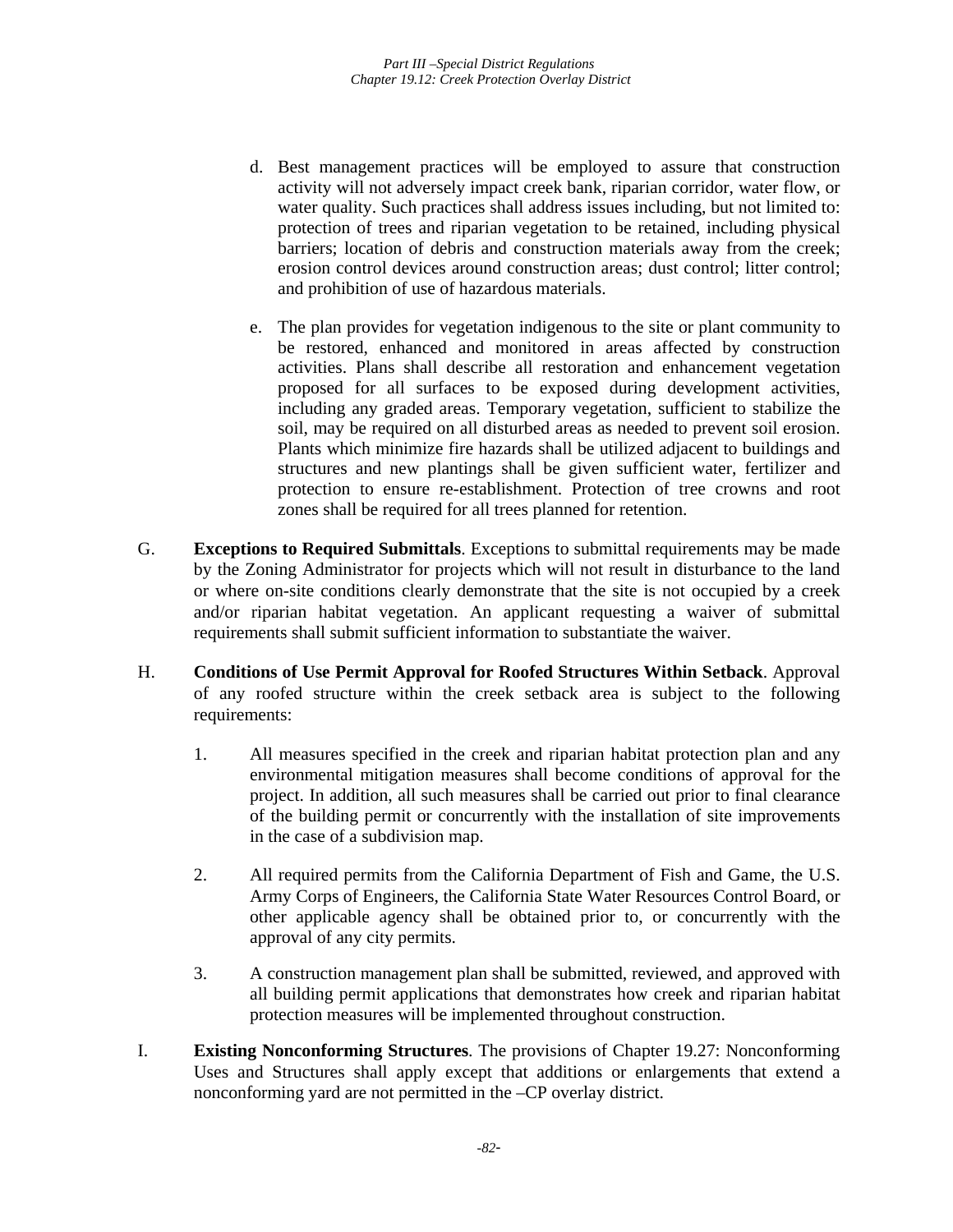## **19.12.070 Culverts, Walls, and Other Structures Within Creeks**

- A. **Permit Required**. Culverting and riprapping shall be prohibited unless there is strong evidence that there is no other reasonable means to prevent the erosion of adjacent supports, foundations, or property. A permit from the City Engineer and Zoning Administrator shall be required to construct or cause to be constructed, any wall, culvert, drain, bulkhead or other structure in any natural watercourse or creek in the city, or to place riprap or any debris in the channel or on the banks.
- B. **Required Submittals**. The City Engineer and Zoning Administrator shall require the applicant to submit plans and specifications for such a wall, bulkhead, culvert, drain, structure or bank protection work that specifies the exact location and extent of the project. Any work that has been granted a permit shall be carried out under the supervision of the City Engineer, or his or her designated representative.
- C. **No Alternatives**. A permit to construct any wall, culvert, drain, bulkhead or other structure pursuant to this Section shall not be granted if an alternative is available to solve the problem, including:
	- 1. Excavating to restore a natural meander, stream geometry and channel roughness.
	- 2. Clearing debris.
	- 3. Flood proofing such as minor redesign of buildings, relocation of porches or other minor structures, sheds, garages, raising of such structures, or raising the grade of adjacent land.
	- 4. Removing structures where feasible.
	- 5. Stabilizing the bank using vegetation or a combination of revegetation construction (soil bio-engineering) that does not degrade the existing natural environment. This may include the use of vegetated and dirt filled bagions, vegetated wood cribwalls, live and dead brush matting, fascines, brush layering and cuttings, and other similar strategies based on employing plants as the longterm stabilizing materials.
	- 6. Vegetation management that can include selective clearing that retains a riparian canopy and root structure to preserve riparian habitat, control unwanted undergrowth and stabilize banks.
	- 7. Setback levee construction or flood wall construction on the flood plain.
	- 8. Changes in site design, including but not limited to removal of impervious surface area.
- D. **Coordination with Other Permit Requirements**. All required permits from the California Department of Fish and Game, the U.S. Army Corps of Engineers, the California State Water Resources Control Board, or other applicable agency shall be